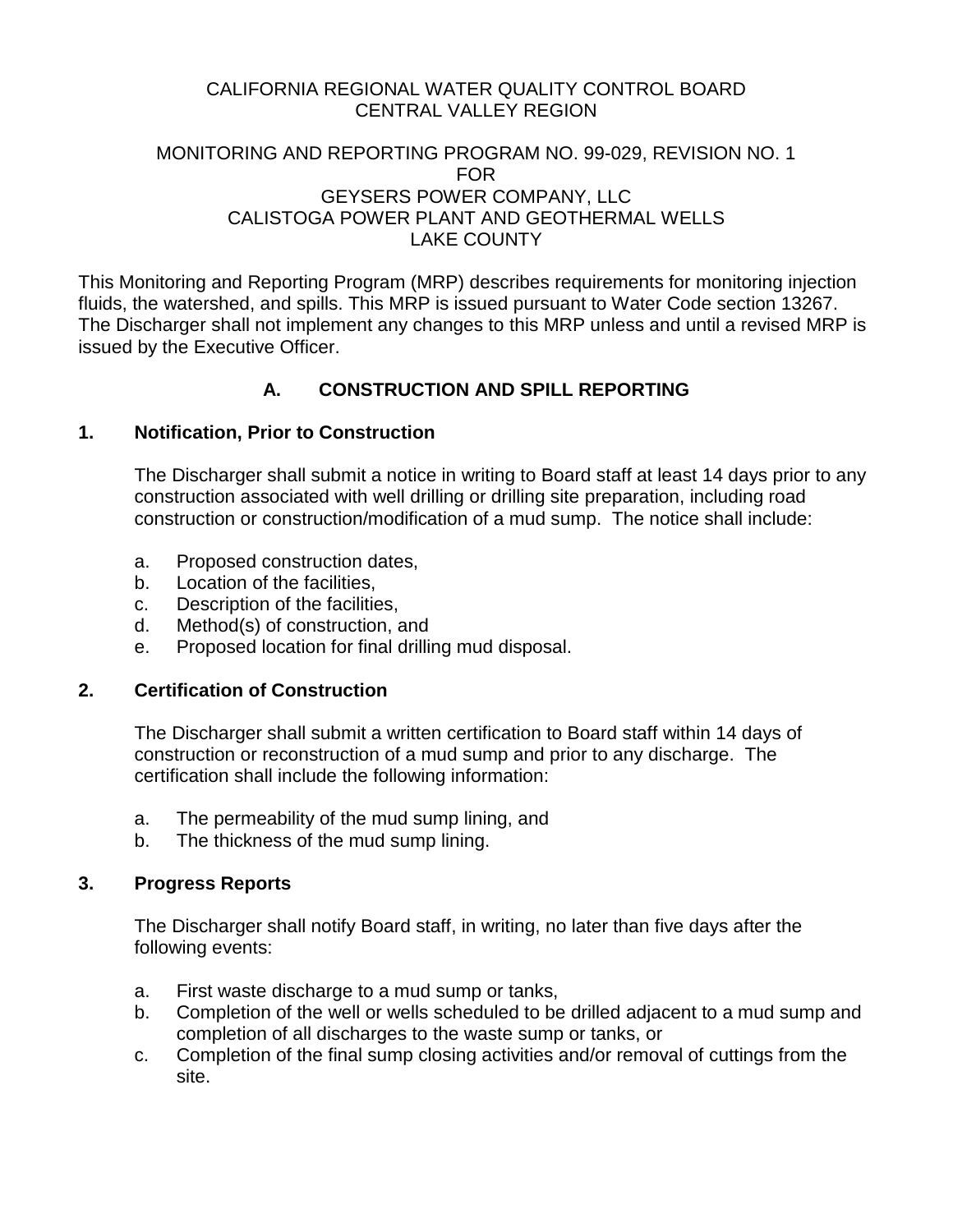### **4. Notification and Reporting of Circulation Losses**

The Discharger shall notify Board staff within 24 hours of any circulation loss during the construction of a well at depths less than 300 feet. Within seven days the Discharger shall provide a written report describing:

- a. The location of the well,
- b. The depth of the well,
- c. The estimated amount of drilling mud lost, and
- d. Corrective actions which were implemented.

# **5. Spill Notification and Reporting**

The Discharger shall immediately notify the Regional Water Board at (916) 464-3291 of any leak or spill of wastes which is in violation of the WDRs. However, if the spill is less than 100 gallons and is to ground, then the Discharger is not obligated to immediately notify the Board and instead shall include a description of the spill in the monthly monitoring report. If the spill is greater than 100 gallons and/or is to surface waters, the Discharger shall submit a written report within 14 days of the spill. All spill reports, including those included in the monthly monitoring reports, shall contain the following information:

- a. The location of the spill or leak,
- b. The estimated volume of the spill or leak,
- c. Measures taken to cleanup the spill or leak,
- d. Corrective actions which were implemented, and
- e. Results of monitoring conducted in accordance with Section B.2 of this Monitoring and Reporting Program if the spill is to surface waters.

The Discharger shall also notify the California Emergency Management Agency (CALEMA) at (800) 852-7550, and Lake County Department of Environmental Health at (707) 262-2222, or if no answer, (707) 263-2331, as appropriate.

# **B. MONITORING**

# **1. Injection Fluid Monitoring**

The Discharger shall record the following:

| <u>Item</u>                                | Recording<br><b>Frequency</b> | <b>Reporting</b><br><b>Frequency</b> |
|--------------------------------------------|-------------------------------|--------------------------------------|
| Names of active injection wells            | Monthly                       | Monthly                              |
| Volume discharged to each well (gallons)   | Monthly                       | Monthly                              |
| Source(s) of water injected into each well | Monthly                       | Monthly                              |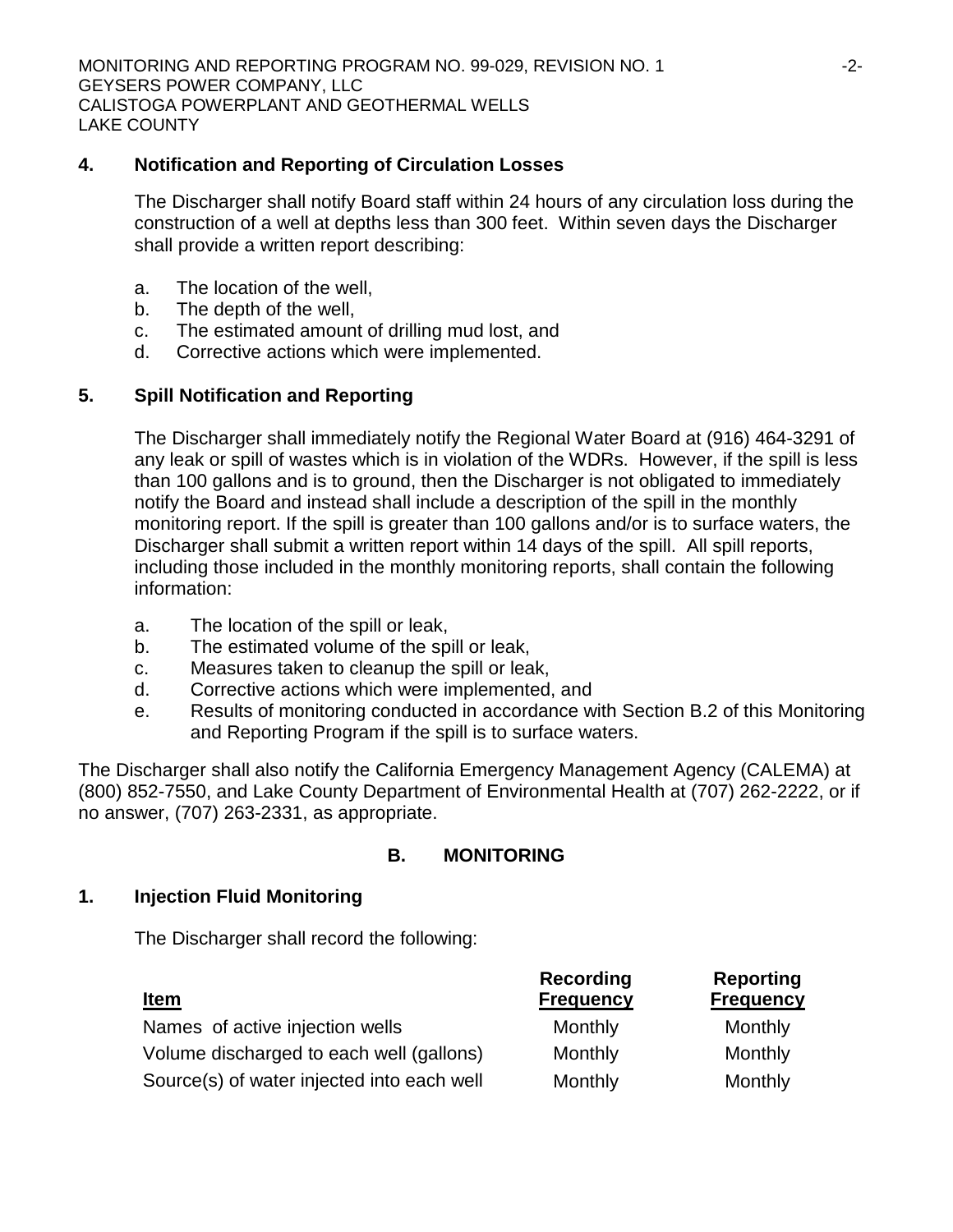The Discharger shall collect and analyze samples of injection fluid (consisting of geothermal condensate and other wastewaters used in the injection system) on an annual basis between June and September of each year. Samples shall be collected from each injection well which is active on the date of sampling. Samples shall be collected just upstream of the flow control valve from a location in the piping with positive pressure. Samples shall be representative of field activities and injectate used at each active well. The samples shall be analyzed for the following constituents:

|                                 |              | Type of       | Sampling         | <b>Reporting</b> |
|---------------------------------|--------------|---------------|------------------|------------------|
| <b>Constituents/Parameter</b>   | <b>Units</b> | <b>Sample</b> | <b>Frequency</b> | <b>Frequency</b> |
| <b>Electrical Conductivity</b>  | mmhos/cm     | Grab          | Annually         | Annually         |
| pH                              | pH Units     | Grab          | Annually         | Annually         |
| <b>Total Coliform Organisms</b> | MPN/100 mL   | Grab          | Annually         | Annually         |
| <b>Total Dissolved Solids</b>   | mg/L         | Grab          | Annually         | Annually         |
| Ammonia                         | mg/L         | Grab          | Annually         | Annually         |
| Chloride                        | mg/L         | Grab          | Annually         | Annually         |
| <b>Nitrate</b>                  | mg/L         | Grab          | Annually         | Annually         |
| <b>Nitrite</b>                  | mg/L         | Grab          | Annually         | Annually         |
| Arsenic                         | mg/L         | Grab          | Annually         | Annually         |
| <b>Boron</b>                    | mg/L         | Grab          | Annually         | Annually         |
| Cadmium                         | mg/L         | Grab          | Annually         | Annually         |
| Chromium (Total)                | mg/L         | Grab          | Annually         | Annually         |
| Mercury                         | mg/L         | Grab          | Annually         | Annually         |
| Iron                            | mg/L         | Grab          | Annually         | Annually         |
| Lead                            | mg/L         | Grab          | Annually         | Annually         |
| <b>Sulfate</b>                  | mg/L         | Grab          | Annually         | Annually         |
| Silver                          | mg/L         | Grab          | Annually         | Annually         |
| Thallium                        | mg/L         | Grab          | Annually         | Annually         |
| Vanadium                        | mg/L         | Grab          | Annually         | Annually         |

### **2. Spill or Leak Monitoring**

In the event of a spill or leak of wastes that enters surface waters, the Discharger shall immediately implement the following monitoring program:

| <b>Sampling</b><br><b>Location</b> | <b>Units</b> | <b>Type of</b><br><b>Sample</b> |
|------------------------------------|--------------|---------------------------------|
| 001, 002, 003                      | mmhos/cm     | Grab                            |
| 001, 002, 003                      | pH Units     | Grab                            |
| 001, 002, 003                      | mg/L         | Grab                            |
| 001, 002, 003                      | mg/L         | Grab                            |
| 001, 002, 003                      | mg/L         | Grab                            |
| 001, 002, 003                      | mg/L         | Grab                            |
| 001, 002, 003                      | mg/L         | Grab                            |
| 001, 002, 003                      | mg/L         | Grab                            |
|                                    |              |                                 |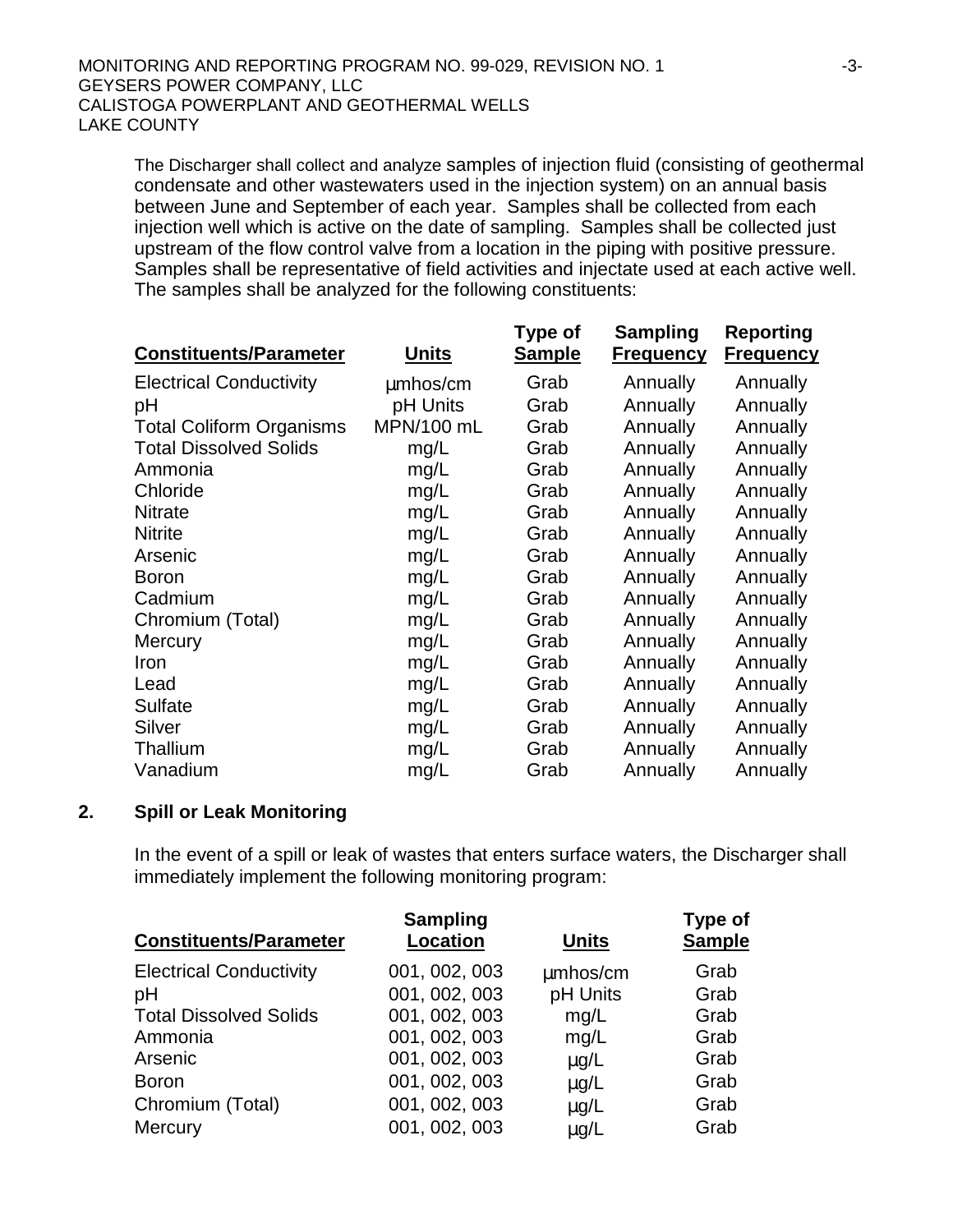| <b>Constituents/Parameter</b> | <b>Sampling</b><br><b>Location</b> | <b>Units</b> | Type of<br><b>Sample</b> |
|-------------------------------|------------------------------------|--------------|--------------------------|
| Chloride                      | 001, 002, 003                      | mg/L         | Grab                     |
| <b>Nitrate</b>                | 001, 002, 003                      | mg/L         | Grab                     |
| <b>Sulfate</b>                | 001, 002, 003                      | mg/L         | Grab                     |
| Oil and Grease <sup>1</sup>   | 001, 002, 003                      | mg/L         | Grab                     |
| Turbidity                     | 001, 002, 003                      | <b>NTU</b>   | Grab                     |
| <b>Total Coliform</b>         | 001, 002, 003                      | MPN/100 mL   | Grab                     |
| Flow of Receiving Water       | 002, 003                           | gal/min      | <b>Estimate</b>          |
| Spill Volume                  | 001                                | gal          | <b>Estimate</b>          |

<sup>1</sup> Petroleum Related Spills Only

**Sampling Location 001** shall be at the source of the spill and shall be representative of the material spilled. It shall be sampled as soon after the spill as possible.

**Sampling Location 002** shall be in the affected surface water stream at a point upstream from the area influenced by the spill and shall be sampled once as soon after the spill as possible.

**Sampling Location 003** shall be in the affected surface water stream within the zone influenced by the spill and shall be relocated as the influenced zone proceeds downstream. It shall be sampled as soon after the spill as possible. Additional sampling may be required by the Executive Officer.

#### **3. Watershed Monitoring**

The Discharger shall monitor surface waters up and downgradient of geothermal operations at sample locations SP1, SP2, and SP3, as shown on Attachment C of the WDRs. Samples shall be collected and analyzed for at least the following constituents:

| <b>Constituents/Parameter</b>  | <b>Units</b> | <b>Type</b><br>of Sampl | <b>Sampling Fre</b><br>quency | Reporting<br><b>Frequency</b> |
|--------------------------------|--------------|-------------------------|-------------------------------|-------------------------------|
|                                |              | $\overline{\mathbf{e}}$ |                               |                               |
| <b>Electrical Conductivity</b> | mmhos/cm     | Grab                    | Annually                      | Annually                      |
| pH                             | pH Units     | Grab                    | Annually                      | Annually                      |
| <b>Total Dissolved Solids</b>  | mg/L         | Grab                    | Annually                      | Annually                      |
| Arsenic                        | mq/L         | Grab                    | Annually                      | Annually                      |
| <b>Barium</b>                  | mg/L         | Grab                    | Annually                      | Annually                      |
| <b>Boron</b>                   | mg/L         | Grab                    | Annually                      | Annually                      |
| Chromium (Total)               | mg/L         | Grab                    | Annually                      | Annually                      |
| <b>Mercury</b>                 | mg/L         | Grab                    | Annually                      | Annually                      |
| Chloride                       | mg/L         | Grab                    | Annually                      | Annually                      |
| <b>Sulfate</b>                 | mg/L         | Grab                    | Annually                      | Annually                      |
| <b>Nitrate</b>                 | mq/L         | Grab                    | Annually                      | Annually                      |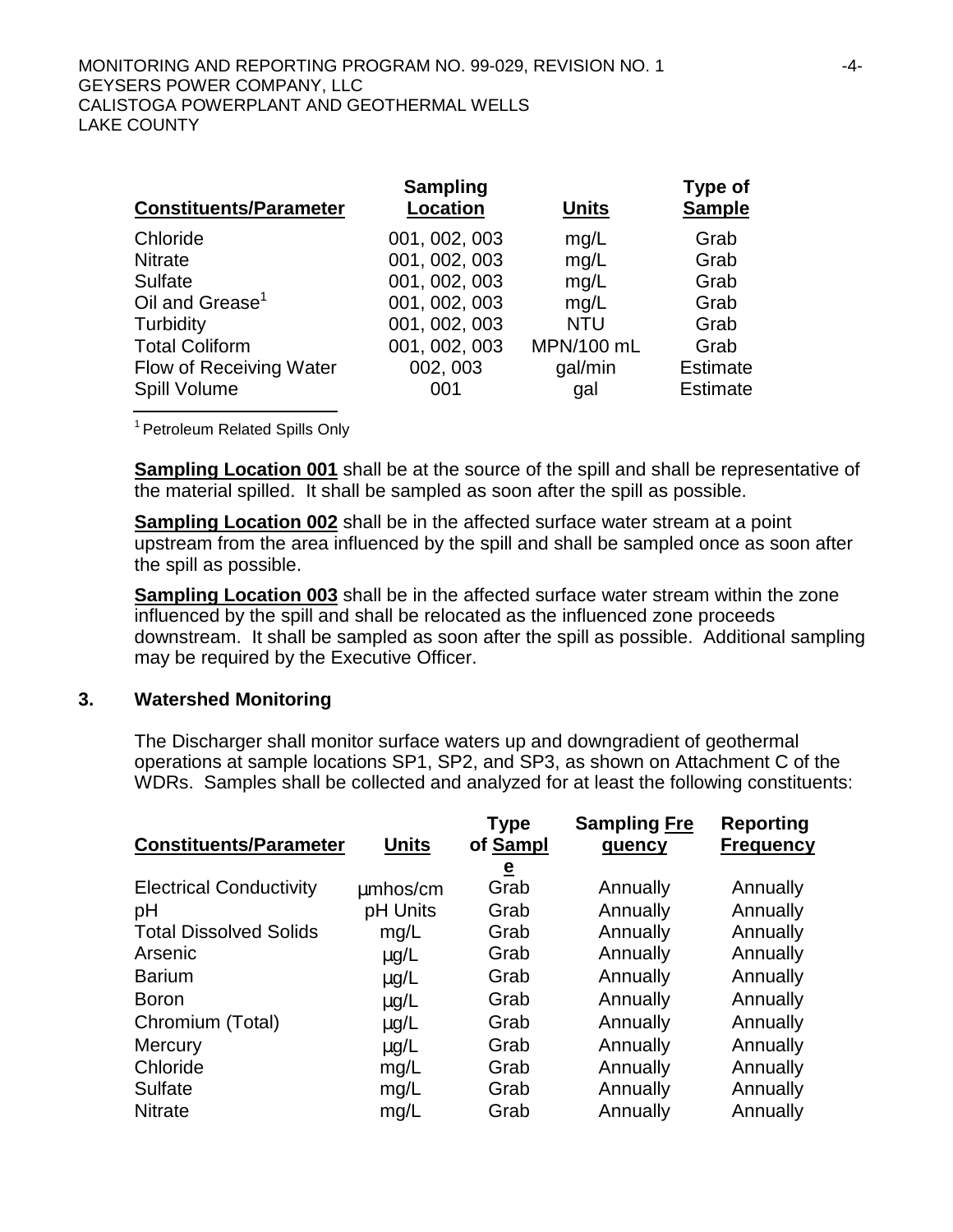### **C. REPORTING**

In reporting monitoring data, the Discharger shall arrange the data in tabular form so that the date, sample type, condensate, etc.), and reported analytical result for each sample are readily discernible. The data shall be summarized in such a manner to clearly illustrate compliance with waste discharge requirements and spatial or temporal trends, as applicable. The results of any monitoring done more frequently than required at the locations specified in the Monitoring and Reporting Program shall be reported to the Regional Water Board in the next scheduled monitoring report.

#### **1. Monthly Reporting**

Monthly monitoring reports shall be submitted to the Regional Water Board by the **1st day of the second month** following collection of the samples/data. Monthly reports shall include the following:

- a. A record of all transfers of waste from any mud sump or cuttings from the drill pad. The record shall include the type and amount of waste removed and the location of the new disposal site.
- b. Types and volumes of water delivered to each injection well, including approximations of condensate and on-site domestic wastewater contributions.
- c. A discussion of any anomalous events or inspection discrepancies associated with the conveyance or injection systems.
- d. Summary of any unauthorized releases or spills, including spill reporting information for spills of less than 100 gallons to ground.
- e. The results of the spill monitoring when the spill is to surface water.
- f. Discussion of pertinent field activities and problems encountered.

### **2. Annual Reporting**

The following monitoring results shall be submitted annually to the Regional Water Board by **1 February** of each year:

- a. Description and dates of significant well drilling, wellpad or sump refurbishment, road construction, sump construction or closure, spills and/or releases or other significant activities which occurred within the monitoring period.
- b. A discussion of compliance and the corrective actions taken, as well as any planned or proposed actions needed to bring the discharge into full compliance with the waste discharge requirements.
- c. A discussion of any data gaps and potential deficiencies/redundancies in the monitoring system or reporting program.